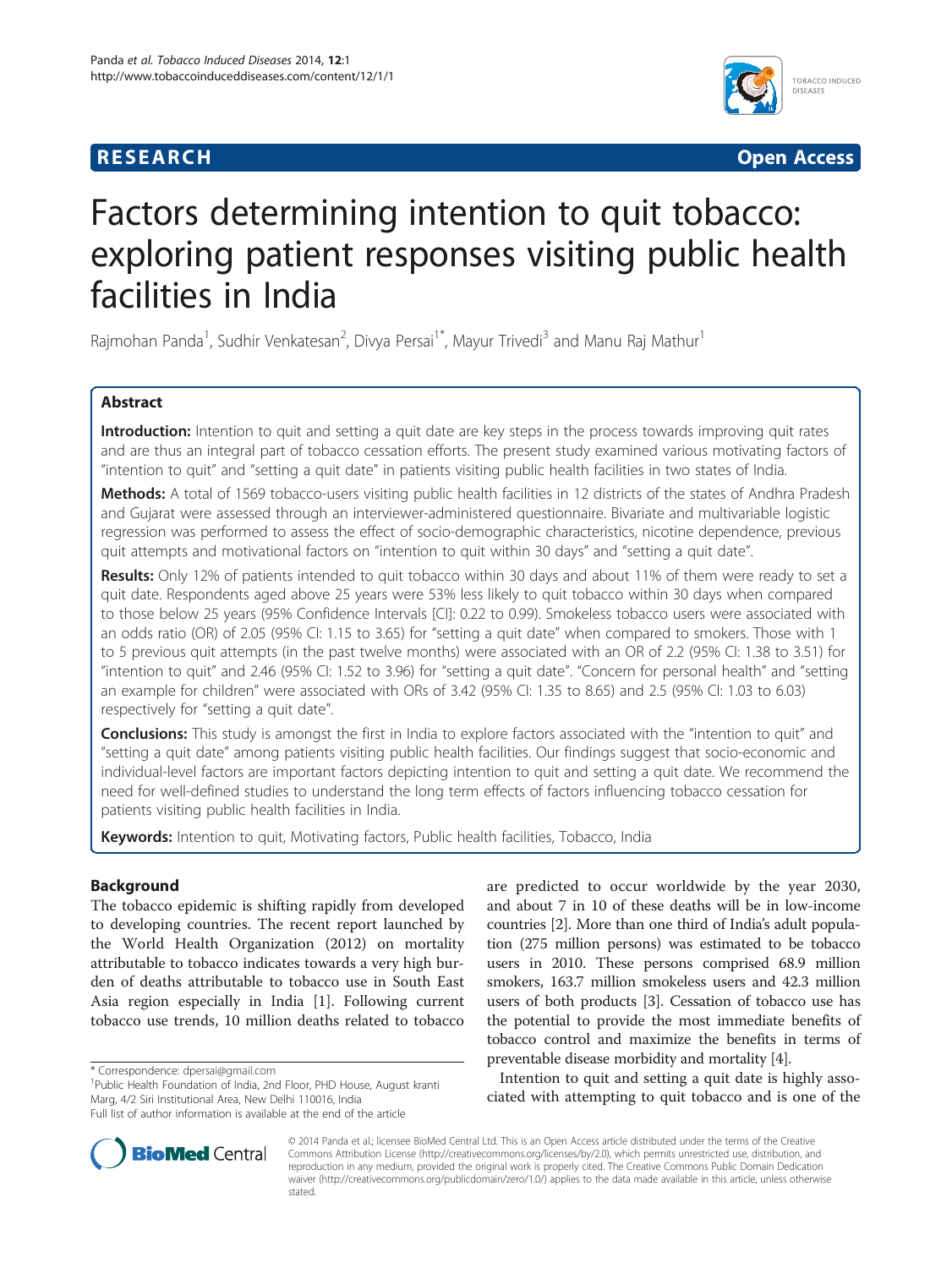key steps in the process towards tobacco cessation [\[5](#page-8-0)]. However, as per Global Adult Tobacco Survey, (GATS), India (2009-10) survey, only 38% of smokers and 35% of smokeless tobacco users attempted to quit in the past 12 month period prior to the survey. Out of this, around 12% of smokers and 15% of smokeless tobacco users reported intention to quit tobacco in next one month following the GATS survey [[3\]](#page-8-0).

A number of factors affect the intention to quit and setting a quit date among tobacco users. Studies have shown that factors such as socio-economic status and education [\[6](#page-8-0)], physician's advice to quit [[7\]](#page-8-0), tobacco risk perception [\[8](#page-8-0)] and nicotine dependence [[9](#page-8-0)] are associated with the intention to quit and frequency of quit attempts.

Obtaining information on factors affecting the intention to quit and setting a quit date can contribute significantly to improving tobacco cessation activities at an individual as well as at the population level. Understanding patient interest in quitting, reasons for quitting, and associated factors may assist health care providers in addressing tobacco use in clinical settings, and aid the development and delivery of more effective nicotine-dependence treatment [\[10\]](#page-8-0).

A study conducted in India revealed the need for detailed analysis on socio-demographic characteristics of people who attempted to quit tobacco [\[6\]](#page-8-0). To the best of our knowledge, there are no studies in Indian and South-Asian contexts which have examined specific factors affecting "setting of a quit date" among tobacco users and only a few studies have investigated the factors related to intention to quit among tobacco users in India [\[11,12](#page-8-0)]. The lack of such information is a significant constraint which limits the design of appropriate tobacco cessation programs in developing countries such as India. The purpose of our study was to examine various factors determining the "intention to quit" and "setting a quit date" among patients visiting public health facilities in two high tobacco burden states of India.

## Methods

## Study design & procedures

The study was a cross sectional survey conducted in 2012 among 1569 patients visiting public health facilities in 12 districts of Andhra Pradesh and Gujarat. Public health facilities are the cornerstones of health services- a first port of call to a qualified doctor of the public sector for the sick and those who directly report or referred for curative, preventive and promotive health care. The health facilities were selected through systematic random sampling. The study participants were selected through simple random sampling. Responses were collected by means of an interviewer administered questionnaire, which comprised five sections namely a) 'Participant eligibility, b) 'Socio-demographic information, c) 'Tobacco use information', d) 'Tobacco counselling practices by healthcare providers,' and e) 'Motivation to quit and tobacco cessation'. Nicotine dependence for both, smoked and smokeless forms of tobacco was measured using the Fagerstrom Test for Nicotine Dependence (FTND). FTND is a valid self-reported measure of nicotine dependence [[13\]](#page-8-0).

#### Recruitment of respondents and consent

The participant eligibility was determined on the basis of whether the respondent was adult (more than 18 years), sought services from health service providers, and consumed tobacco in some or the other form. Recruitment and data collection was done by trained researchers after the patients had exited from the consultation rooms and at locations away from the consultation rooms. Critically ill patients, those younger than 18 years, and those who did not give consent were excluded from the study.

#### Dependent variables

The dependent variables that we used for this study were "Intention to quit within 30 days" and "setting a quit date". Intention to quit was determined using the prevalidated Readiness to Quit Ladder [\[14](#page-8-0)]; a scale of items 1-10 ('I have quit smoking' to 'I have decided not to quit smoking for my lifetime, and I have no interest in quitting'). Responses were captured as "yes" or "no". A response of "yes" to "I definitely plan to quit in the next 30 days" and "I am ready to set a quit date" were used to indicate "Intention to quit within 30 days" and "setting a quit date" respectively. "No intention to quit" (also recorded from the 10-point quitting ladder) was used as the comparison category.

## Independent variables

## Socio-demographic factors

The following socio-demographic measures were included in the analyses: age, sex, location (rural/urban), religion, community, marital status, level of education, occupation, and socio-economic status. Rural and urban stratification was done on the basis of census of India data [\[15\]](#page-8-0). Age was divided into two categories: less than 25 years and more than 25 years, a priori decision was made to divide age into two categories, and not include it as a continuous variable to avoid any potential collinearity with 'age at initiation of the habit'. Respondents' highest level of education was measured according to four categories i.e. uneducated, less than primary, primary but less than secondary and secondary and above. Socio-economic status was captured by 'below and above poverty line' status. Religion was recorded as either 'Hindu, Muslim, Christian, Sikh, Jain or others'. Caste of an individual is the basis of social hierarchical organisation in India. The government of India has identified the castes occupying the lowest rung of social hierarchy as the most socially disadvantaged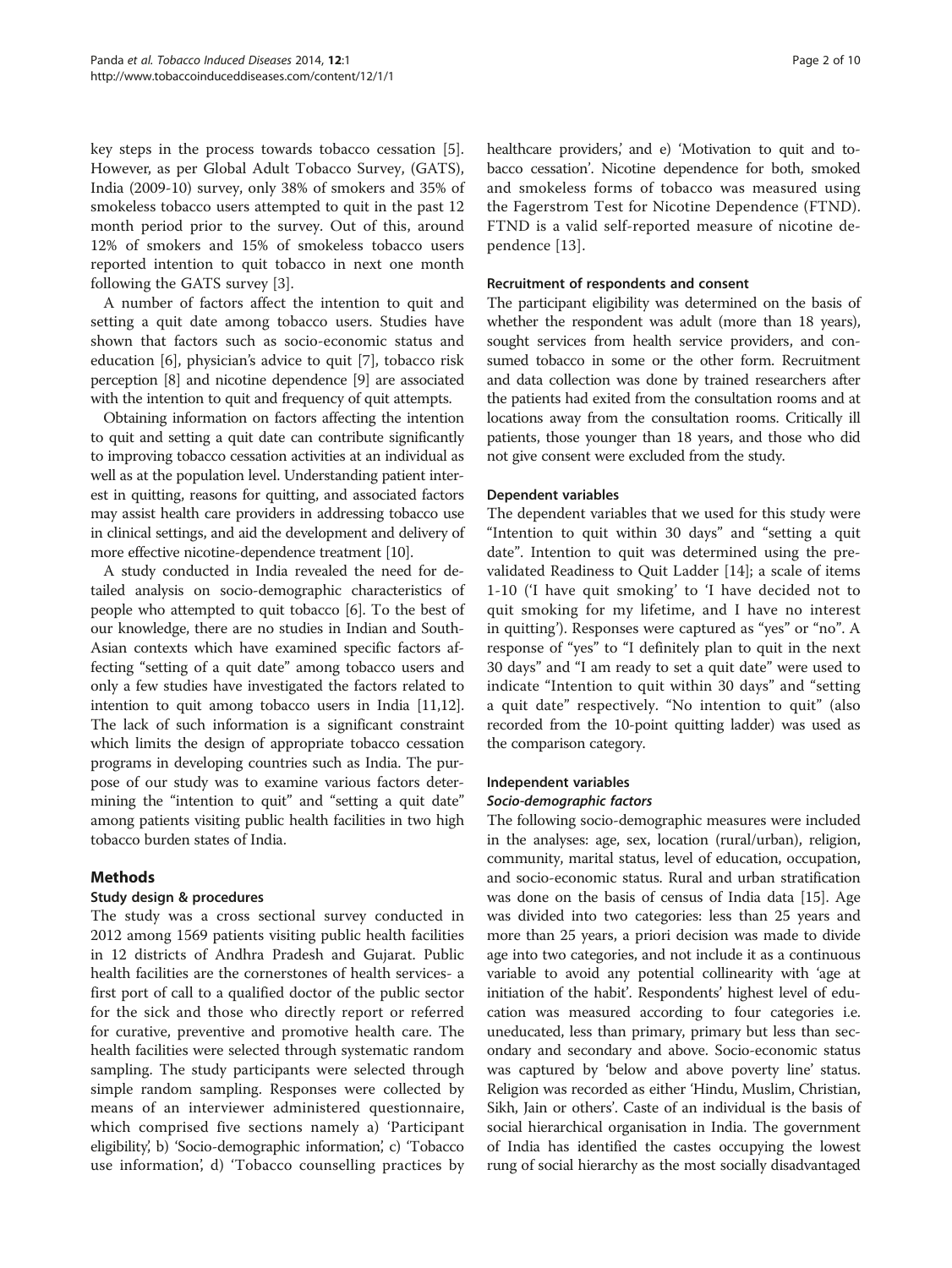and indigenous people, and classified them as scheduled castes (SCs) and the scheduled tribes (STs) respectively. In addition some castes were identified as socially disadvantaged and classified as "Other Backward Class" (OBCs) [[16](#page-8-0)]. Other Backward Class (OBC) is a collective term used by the Government of India to classify castes which are educationally and socially disadvantaged [\[17](#page-8-0)].

#### Tobacco usage and addiction

Tobacco usage, age at initiation of the habit, FTND scores for smoked and smokeless forms of tobacco, use of other addictive substances (alcohol, opium etc.) and the number of previous quit attempts in past 12 months were taken as independent variables. Each FTND component was recorded separately, and subsequently a compsite FTND was obtained for smoked and smokeless forms of tobacco.

## Previous quitting experience

Previous quitting experience of smokers consisted of 'time since most recent serious quit attempt' and 'motivational factors for previous quit attempt'. The latter comprises a series of nine binary variables which includes concern for personal health, concern about effect on non-smokers, price of cigarettes/bidis, smoke-free laws, advertisements on health effects of smoking, health warning labels on cigarette packages, setting an example for children and family disapproval of smoking.

## Data analysis

Statistical analyses were carried out using Stata 12.0 (StataCorp, 2011. Stata Statistical Software: Release 12.) [[18](#page-8-0)]. Chi-square tests were conducted to examine bivariate differences between socio-demographic characteristics, prevalence of tobacco, nicotine dependence and " intention to quit" and "setting a quit date". "Individual factors" and "Tobacco usage and addiction" were the two groups of independent variables that were included in the bivariate analyses. For continuous variables, independent samples t-test was used to test the association. Those variables that were statistically significant (p-value <0.05) in the bivariate analyses were included in a multivariable logistic regression model to examine factors that might affect the "intention to quit" and "setting a quit date". Several demographic factors were included in the analyses including sex, age group, religion, urban/rural area, socio-economic status and education level. The data for this study were collected from 12 different districts in India and to take into account this clustered nature of the data, the multivariable model was devised as a hierarchical model with 'district' introduced as a random intercept. A sub-group analysis was conducted among respondents who were smokers and who had made at least one quit-attempt, in order to investigate the role of "previous quitting experience" on the outcomes of "intention to quit" and "setting a quit date".

#### Ethical considerations

A written consent was taken from all the respondents before conducting the interviews. Prior permission from the state and district authorities was taken before conducting the survey in their premises. The ethical clearance was obtained from institutional ethical committee (IEC no 65/60).

## Results

## Demographic characteristics of the sample

Approximately equal numbers of patients were sampled in each state, with a higher proportion of rural residents (75%) compared to urban residents (25%). A response rate of 90% was observed. A total 1,569 patients were sampled with the proportion of males (80%) being much higher than females (20%). Majority of the respondents had some level of education (56%) with the proportion of the population under 25 years within each level of education increasing steadily (3%, 10%, 18% and 30% of the group being under 25 years for each of the four levels of education respectively). More than three quarters of the respondents were married (82%) and employed (84%). About 47% of respondents were smokeless tobacco users, 45% of them were smoked tobacco users and 4% used dual forms of tobacco. Table [1](#page-3-0) illustrates the differences in baseline characteristics among respondents with "intention to quit" and "setting a quit date".

## Intention to quit tobacco

Overall, only 12% (183) of the total study population intended to quit within 30 days, while 52% (820) reported no intention to quit tobacco and analyses were performed on this group of 1,003 patients. Of the demographic factors that were included in multivariable logistic regression analyses, only four of the factors showed significant associations on the "intention to quit": tobacco products, age, employment, and previous quit attempts. Table [2](#page-5-0) presents the odds ratios of "intention to quit" and "setting a quit date" for each of the socio-demographic and other factors. Findings indicate that smokeless tobacco users had higher intention to quit as compared to smokers (adjusted OR =  $1.7$ ,  $95\%$  CI =  $1.04$ -2.73). Respondents aged above 25 years were 53% less likely to intend to quit tobacco within 30 days (OR: 0.47; 95% CI: 0.22 to 0.99) when compared to those aged 25 years and younger. Interestingly, those in employment were associated with an 85% reduction in odds, when compared to the unemployed for "intention to quit". In addition, number of previous quit attempts (in the past twelve months) was an important factor of intention to quit within 30 days, with '1 to 5 quit attempts' showing the strongest association; estimates for the other categories did not reveal statistically significant associations. Analysis revealed no significant association between "Intention to quit" and motivational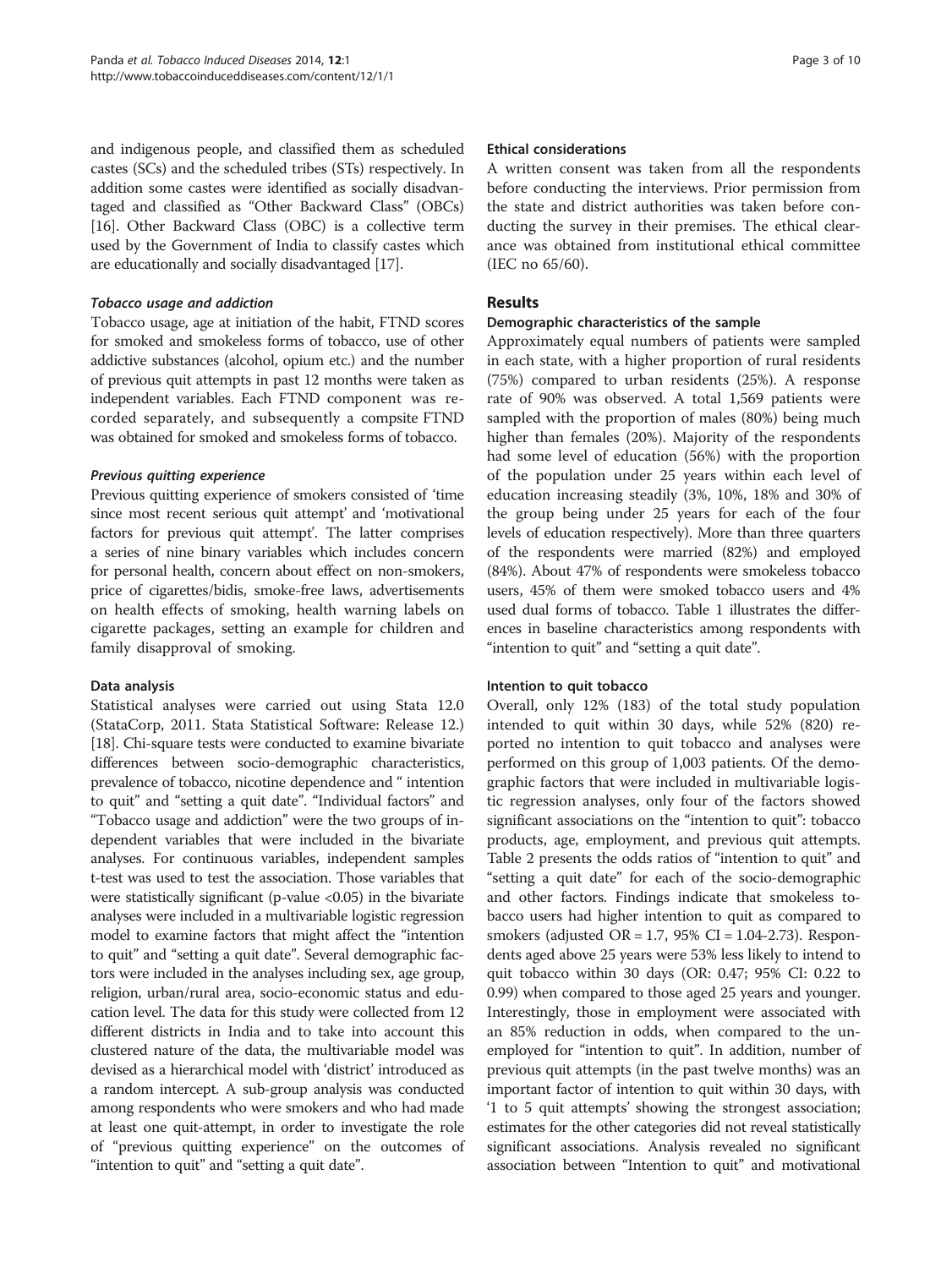| Characteristics                      | Intention to quit within 30 days (Yes = 183; No = 820) |         | Setting a quit date (Yes = 172; $No = 820$ ) |         |
|--------------------------------------|--------------------------------------------------------|---------|----------------------------------------------|---------|
|                                      | N (%)                                                  | p-value | N (%)                                        | p-value |
| Demographic and health condition     |                                                        |         |                                              |         |
| Age (years)                          |                                                        |         |                                              |         |
| $\leq$ 25 years                      | 42 (23)                                                | < 0.001 | 30 (17)                                      | < 0.001 |
| >25 years                            | 141 (77)                                               |         | 145 (83)                                     |         |
| Sex                                  |                                                        |         |                                              |         |
| Male                                 | 146 (80)                                               | 0.621   | 125 (71)                                     | 0.057   |
| Female                               | 37 (20)                                                |         | 50 (29)                                      |         |
| Location                             |                                                        |         |                                              |         |
| Rural                                | 133 (81)                                               | 0.211   | 108 (69)                                     | 0.038   |
| Urban                                | 31 (19)                                                |         | 49 (31)                                      |         |
| Religion                             |                                                        |         |                                              |         |
| Hindu                                | 159 (87)                                               | 0.558   | 146 (84)                                     | 0.429   |
| Muslim                               | 16(9)                                                  |         | 16(9)                                        |         |
| Christian                            | 7(4)                                                   |         | 11(6)                                        |         |
| Others (Sikh, Jain & Buddhism)       | 1(0.6)                                                 |         | 1(1)                                         |         |
| Caste                                |                                                        |         |                                              |         |
| SC                                   | 31 (17)                                                | 0.073   | 40 (24)                                      | 0.385   |
| ST                                   | 26 (14)                                                |         | 25(15)                                       |         |
| OBC                                  | 73 (40)                                                |         | 68 (40)                                      |         |
| General                              | 51 (28)                                                |         | 37 (22)                                      |         |
| <b>Marital status</b>                |                                                        |         |                                              |         |
| Single                               | 41 (22)                                                | 0.062   | 35 (20)                                      | 0.277   |
| Married                              | 142 (78)                                               |         | 140 (80)                                     |         |
| <b>Education</b>                     |                                                        |         |                                              |         |
| Uneducated                           | 51 (29)                                                | < 0.001 | 55 (33)                                      | < 0.001 |
| Less than primary                    | 58 (32)                                                |         | 40 (24)                                      |         |
| Primary but less than secondary      | 49 (27)                                                |         | 48 (29)                                      |         |
| Secondary and above                  | 22 (12)                                                |         | 24 (14)                                      |         |
| <b>Occupation</b>                    |                                                        |         |                                              |         |
| Employed                             | 175 (96)                                               | 0.001   | 2(1)                                         | 0.58    |
| Unemployed                           | 7(4)                                                   |         | 173 (99)                                     |         |
| Socio-economic status                |                                                        |         |                                              |         |
| Below poverty line                   | 82 (45)                                                | 0.007   | 99 (59)                                      | 0.097   |
| Above poverty line                   | 99 (55)                                                |         | 70 (41)                                      |         |
| Self-reported health                 |                                                        |         |                                              |         |
| Poor                                 | 31 (17)                                                |         | 28 (16)                                      | < 0.001 |
| Fair                                 | 82 (45)                                                | < 0.001 | 57 (33)                                      |         |
| Good                                 | 70 (38)                                                |         | 90 (51)                                      |         |
| <b>Tobacco Usage &amp; Addiction</b> |                                                        |         |                                              |         |
| Forms of tobacco                     |                                                        |         |                                              |         |
| Smoked tobacco                       | 66 (36)                                                | < 0.001 | 45 (26)                                      | < 0.001 |
| Smokeless tobacco                    | 110 (60)                                               |         | 116 (66)                                     |         |
| Both                                 | 7(4)                                                   |         | 14(8)                                        |         |

## <span id="page-3-0"></span>Table 1 Characteristics of patients visiting public health facilities (n = 1569)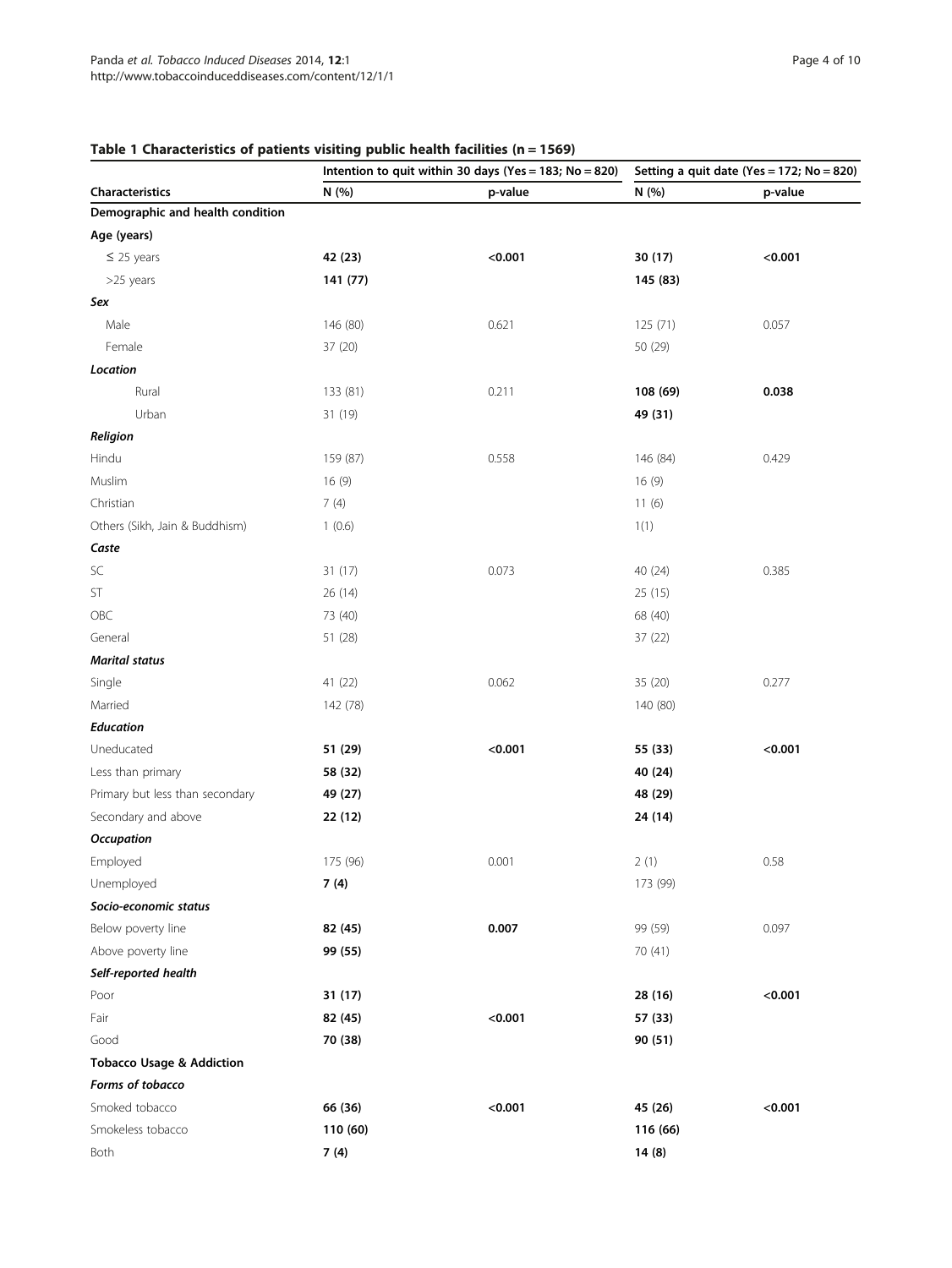| Age at initiation (years)                                | $21.98 \pm 9.58$ | 0.82    | $22.16 \pm 9.89$ | 0.65    |
|----------------------------------------------------------|------------------|---------|------------------|---------|
| FTND score for smoked tobacco (0 - 8)                    | $4.19 \pm 1.25$  | 0.062   | $4.14 \pm 1.21$  | 0.025   |
| FTND score for smokeless tobacco (0 - 7) $3.53 \pm 0.11$ |                  | < 0.001 | $3.47 \pm 1.45$  | < 0.001 |
| Other substances (Alcohol, opium etc.)                   |                  |         |                  |         |
| Yes                                                      | 22(12)           | < 0.001 | 19 (11)          | < 0.001 |
| No                                                       | 160 (88)         |         | 156 (89)         |         |
| Previous quit attempts                                   |                  |         |                  |         |
| No. of quit attempts in past 12 months                   |                  |         |                  |         |
| $\mathbf{0}$                                             | 77 (47)          |         | 74 (43)          |         |
| $1$ to 5                                                 | 83 (51)          | < 0.001 | 81 (47)          | < 0.001 |
| 5 to 10                                                  | 2(1)             |         | 14(8)            |         |
| >10                                                      | 2(1)             |         | 2(1)             |         |
|                                                          |                  |         |                  |         |

Table 1 Characteristics of patients visiting public health facilities (n = 1569) (Continued)

Bold text indicates statistically significant at  $p < 0.05$ .

factors such as concern for personal health, setting an example for children, price of cigarettes/bidis and warning labels on cigarette packages.

#### Setting a quit date

About 1% (175) of the total study population were ready to set a quit date while 52% (820) reported no intention to quit tobacco. Subsequent analyses were performed in this group of 995 patients. Contrary to the "intention to quit" category, an overwhelming majority of respondents (99%) in this category were unemployed; however this association was not statistically significant (*p-value* =  $0.58$ ). Results of the multivariable analysis suggest that smokeless tobacco users were about two times more likely to set a quit date when compared to smokers (OR:2.05; 95% CI: 1.15 to 3.65). Table [3](#page-6-0) illustrates that previous quit attempts (in the past twelve months) was a strong factor of setting a quit date- '1 to 5 quit attempts' was associated with an OR of 2.46 (95% CI: 1.52 to 3.96) along-with '5 to 10 quit attempts' was associated with an OR of 7.50 (95% CI: 2.82 to 19.96). Findings suggest that those who attempted to quit in less than six months were about three times more likely to "set a quit date" than those respondents who attempted to quit in more than six months of duration. Such association were not observed in "intention to quit". Data suggests that "concern for personal health" (OR 3.42, 95% CI: 1.35-8.65) and "setting an example for children" (OR 2.50, 95% CI: 1.03-6.03) were the two motivational factors for "setting a quit date". These factors were not found significant for the "intention to quit" outcome.

## Nicotine dependence and intention to quit & setting a quit date

Findings suggest that nicotine dependence for smoking and smokeless tobacco was low to moderate with FTND score of 4.2 and 3.5 respectively. No significant association

was noticed between FTND score and "intention to quit" as well as "setting a quit date" among the respondents.

#### **Discussion**

The present study aimed to examine factors affecting the "intention to quit" and "setting a quit date" was limited to patients visiting health facilities in two states in India. Therefore, these results are not representative of tobacco users in the country as a whole.

Our findings in patients visiting health facilities revealed that "intention to quit" was comparable to the findings of other Indian studies [\[19](#page-8-0)] and that observed in GATS India survey conducted in 2010 in which about 12% tobacco users intended to quit in next one month of the survey. GATS India is a nationally representative survey of key indicators in tobacco control in India [\[3](#page-8-0)]. Our findings indicates that "intention to quit" was low when compared to the International Tobacco Control study findings in other Asian countries such as Malaysia and Thailand in which 58% and 30% of tobacco users intended to quit respectively [[20\]](#page-8-0). "Intention to quit" in our study was also low when compared to that reported in China (24% of smokers across six states in 2009 planned to quit in next 6 months) and other developed countries with 65-81% having any intention to quit at some point in the future [[21\]](#page-8-0). This finding underscores the need for greater effort to be made to stimulate interest in quitting among tobacco users in India.

In contrast to the findings of an Indian study [\[12\]](#page-8-0), our findings indicate that users of smokeless tobacco were more likely to depict an intention to quit and setting a quit date as compared to smokers. This fact is promising in consideration of the high burden of smokeless tobacco in India.

Our study revealed that patients who were educated more than secondary level had higher intention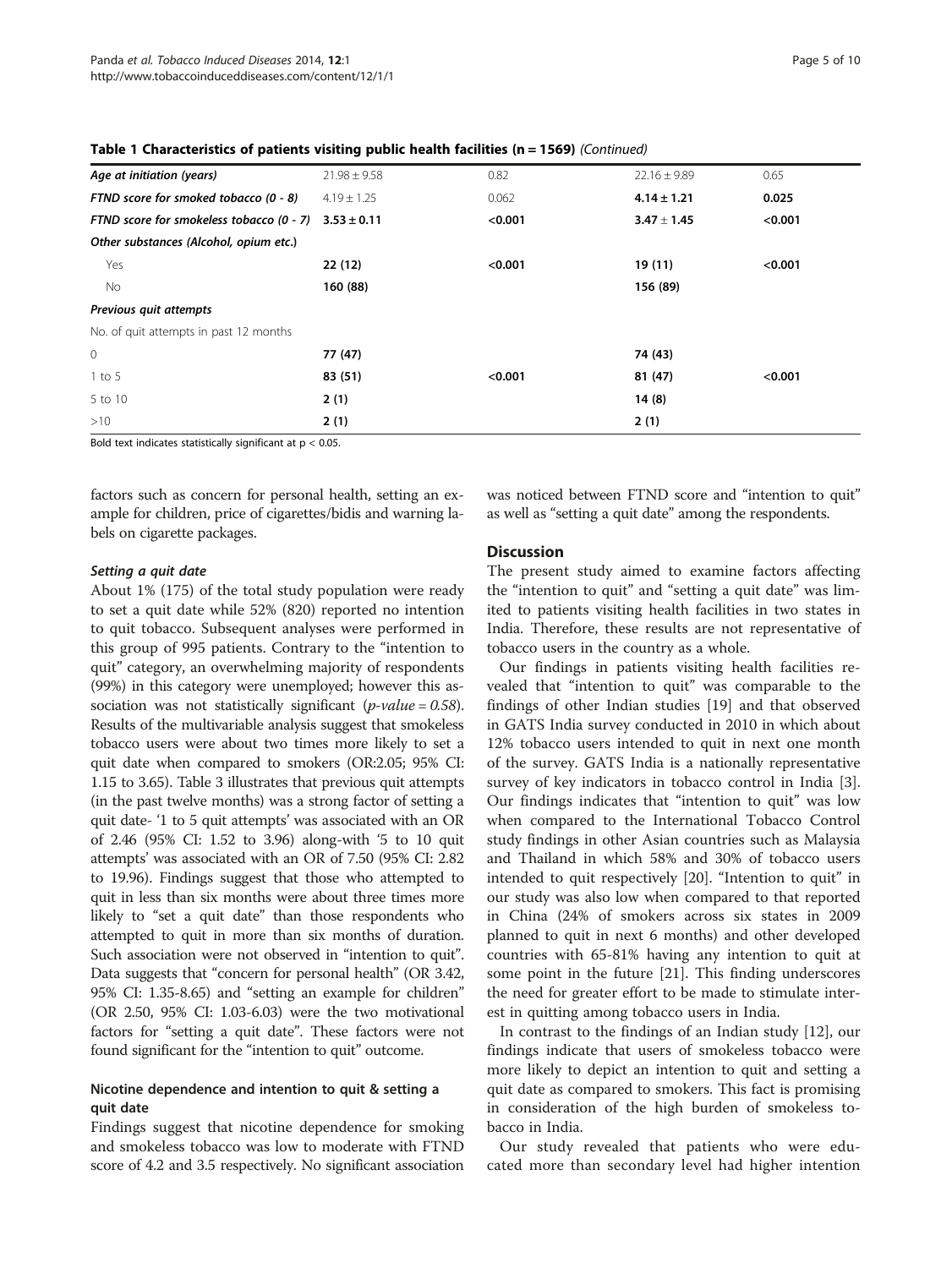|                                        | Intention to quit within 30 days ( $n = 1003$ ) |                       | Ready to set quit date $(n = 995)$ |                      |  |
|----------------------------------------|-------------------------------------------------|-----------------------|------------------------------------|----------------------|--|
| <b>Characteristics</b>                 | Unadjusted OR (95% CI)                          | Adjusted OR (95% CI)  | Unadjusted OR (95% CI)             | Adjusted OR (95% CI) |  |
| <b>Demographic</b>                     |                                                 |                       |                                    |                      |  |
| Age (years)                            |                                                 |                       |                                    |                      |  |
| $\leq$ 25 years                        | Reference                                       | Reference             | Reference                          | Reference            |  |
| >25 years                              | $0.31$ (0.16 to 0.59)                           | 0.47 (0.22 to 0.99)   | 0.46 (0.26 to 0.83)                | 0.70 (0.34 to 1.43)  |  |
| <b>Education</b>                       |                                                 |                       |                                    |                      |  |
| Uneducated                             | Reference                                       | Reference             | Reference                          | Reference            |  |
| Less than primary                      | 1.74 (1.01 to 3.00)                             | 1.30 (0.71 to 2.36)   | 1.08 (0.63 to 1.86)                | 0.99 (0.53 to 1.85)  |  |
| Primary but less than secondary        | 1.79 (0.99 to 3. 21)                            | 1.27 (0.71 to 2.36)   | 1.63 (0.95 to 2.77)                | 1.09 (0.57 to 2.07)  |  |
| Secondary and above                    | 2.32 (1.04 to 5.15)                             | 1.39 (0.56 to 3.43)   | 2.27 (1.17 to 4.40)                | 1.59 (0.72 to 3.50)  |  |
| Work                                   |                                                 |                       |                                    |                      |  |
| Unemployed                             | Reference                                       | Reference             | <b>NS</b>                          | <b>NS</b>            |  |
| Employed                               | 0.08 (0.01 to 0.38)                             | $0.15$ (0.03 to 0.76) | <b>NS</b>                          | <b>NS</b>            |  |
| Location                               |                                                 |                       |                                    |                      |  |
| Rural                                  | <b>NS</b>                                       | <b>NS</b>             | Reference                          | Reference            |  |
| Urban                                  | <b>NS</b>                                       | <b>NS</b>             | 1.53 (0.95 to 2.46)                | 1.17 (0.69 to 1.99)  |  |
| Socio-economic status                  |                                                 |                       |                                    |                      |  |
| Above PL                               | Reference                                       | Reference             | <b>NS</b>                          | <b>NS</b>            |  |
| Below PL                               | 0.51 (0.32 to 0.83)                             | 0.63 (0.37 to 1.06)   | <b>NS</b>                          | <b>NS</b>            |  |
| Self-reported health                   |                                                 |                       |                                    |                      |  |
| Poor                                   | Reference                                       | Reference             | Reference                          | Reference            |  |
| Fair                                   | 1.08 (0.61 to 1.92)                             | 1.20 (0.65 to 2.21)   | 0.73 (0.40 to 1.34)                | 0.61 (0.31 to 1.22)  |  |
| Good                                   | 1.32 (0.69 to 2.53)                             | 1.17 (0.56 to 2.45)   | 1.81 (0.99 to 3.29)                | 1.23 (0.61 to 2.49)  |  |
| Form of tobacco                        |                                                 |                       |                                    |                      |  |
| Smoked tobacco                         | Reference                                       | Reference             | Reference                          | Reference            |  |
| Smokeless tobacco                      | 1.69 (1.04 to 2.73)                             | 1.22 (0.71 to 2.09)   | 2.52 (1.58 to 4.03)                | 2.05 (1.15 to 3.65)  |  |
| Both                                   | 0.52 (0.19 to 1.41)                             | 0.43 (0.15 to 1.28)   | 2.16 (1.03 to 4.52)                | 1.31 (0.54 to 3.22)  |  |
| Other substances besides tobacco       |                                                 |                       |                                    |                      |  |
| No                                     | Reference                                       | Reference             | Reference                          | Reference            |  |
| Yes                                    | 1.01 (0.56 to 1.81)                             | 0.95 (0.50 to 1.81)   | 0.91 (0.51 to 1.64)                | 0.85 (0.42 to 1.69)  |  |
| FTND score for smoked tobacco          | <b>NS</b>                                       | <b>NS</b>             | 0.98 (0.85 to 1.14)                | 1.10 (0.91 to 1.34)  |  |
| FTND score for smokeless tobacco       | 1.00 (0.84 to 1.19)                             | 0.99 (0.82 to 1.20)   | 0.95 (0.81 to 1.11)                | 0.95 (0.80 to 1.13)  |  |
| No. of quit attempts in past 12 months |                                                 |                       |                                    |                      |  |
| 0                                      | Reference                                       | Reference             | Reference                          | Reference            |  |
| $1$ to 5                               | 2.28 (1.45 to 3.56)                             | 2.20 (1.38 to 3.51)   | 2.73 (1.77 to 4.23)                | 2.46 (1.52 to 3.96)  |  |
| 5 to 10                                | $0.44$ (0.08 to 2.51)                           | 0.43 (0.06 to 3.02)   | 7.92 (3.25 to 19.28)               | 7.50 (2.82 to 19.96) |  |
| >10                                    | $0.70$ (0.14 to 3.43)                           | 0.87 (0.17 to 4.45)   | 1.00 (0.20 to 4.90)                | 1.20 (0.23 to 6.39)  |  |

#### <span id="page-5-0"></span>Table 2 Multivariable logistic regression results of factors affecting intention to quit and setting a quit date among patients visiting public health facilities

NS: Not significant in the bivariate analyses.

Bold text indicates statistically significant at  $p < 0.05$ .

to quit and setting a quit date as compared to those who were educated less than secondary level. This finding is consistent to the findings of an Indian study conducted by Srivastava et.al. [[6](#page-8-0)]. The GATS 2009-10,

India data also revealed a similar correlation between educational level and intention to quit. We find that higher number of employed respondents "intend to quit" tobacco as compared to unemployed respondents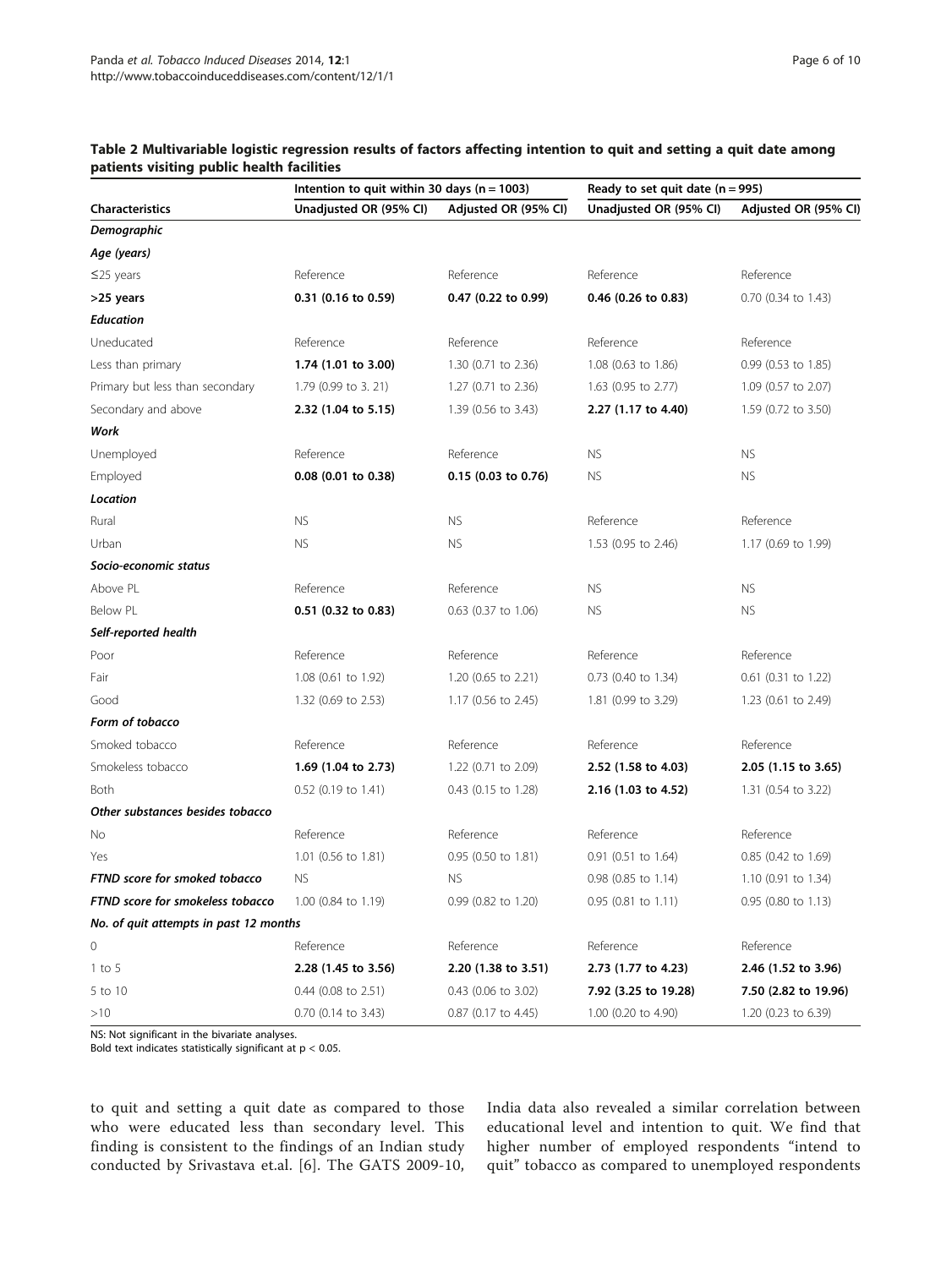#### <span id="page-6-0"></span>Table 3 Factors of intention to quit smoking and setting a quit date

|                                                       | Intend to quit smoking within 30 days | Ready to set quit date |                      |         |  |
|-------------------------------------------------------|---------------------------------------|------------------------|----------------------|---------|--|
|                                                       | $(n = 260)$                           |                        | $(n = 274)$          |         |  |
| <b>Characteristics</b>                                | OR (95% CI)                           | p-value                | OR (95% CI)          | p-value |  |
| Previous quitting experience                          |                                       |                        |                      |         |  |
| Time since most recent serious quit attempt           |                                       |                        |                      |         |  |
| >6 months                                             | Reference                             |                        | Reference            |         |  |
| $1 - 6$ months                                        | 4.40 (1.26 to 15.42)                  | 0.021                  | 2.96 (1.22 to 7.17)  | 0.016   |  |
| <b>Motivational factors</b>                           |                                       |                        |                      |         |  |
| Concern for personal health                           |                                       |                        |                      |         |  |
| No/A little                                           | Reference                             |                        | Reference            |         |  |
| Yes, strongly                                         | 1.60 (0.59 to 4.33)                   | 0.357                  | 3.42 (1.35 to 8.65)  | 0.01    |  |
| Concern about effect on non-smokers                   |                                       |                        |                      |         |  |
| No/A little                                           | Reference                             |                        | Reference            |         |  |
| Yes, strongly                                         | 0.78 (0.19 to 3.13)                   | 0.723                  | 0.82 (0.22 to 3.01)  | 0.763   |  |
| Society's disapproval of smoking                      |                                       |                        |                      |         |  |
| No/A little                                           | Reference                             |                        | Reference            |         |  |
| Yes, strongly                                         | 3.50 (0.82 to 15.00)                  | 0.092                  | 2.69 (0.64 to 11.23) | 0.175   |  |
| Price of cigarettes/bidis                             |                                       |                        |                      |         |  |
| No/A little                                           | Reference                             |                        | Reference            |         |  |
| Yes, strongly                                         | 0.93 (0.21 to 4.16)                   | 0.926                  | 2.79 (0.92 to 8.49)  | 0.071   |  |
| Smoke free laws                                       |                                       |                        |                      |         |  |
| No/A little                                           | Reference                             |                        | Reference            |         |  |
| Yes, strongly                                         | 1.07 (0.22 to 4.18)                   | 0.932                  | 1.59 (0.42 to 6.02)  | 0.491   |  |
| Advertisements/information on health risks of smoking |                                       |                        |                      |         |  |
| No/A little                                           | Reference                             |                        | Reference            |         |  |
| Yes, strongly                                         | 1.94 (0.49 to 7.72)                   | 0.345                  | 2.83 (0.76 to 10.61) | 0.123   |  |
| Health warnings labels on cigarette packages          |                                       |                        |                      |         |  |
| No/A little                                           | Reference                             |                        | Reference            |         |  |
| Yes, strongly                                         | 1.41 (0.42 to 4.75)                   | 0.582                  | 0.37 (0.09 to 1.56)  | 0.176   |  |
| Setting an example for children                       |                                       |                        |                      |         |  |
| No/A little                                           | Reference                             |                        | Reference            |         |  |
| Yes, strongly                                         | 0.84 (0.29 to 2.46)                   | 0.75                   | 2.50 (1.03 to 6.03)  | 0.042   |  |
| Family disapproval of smoking                         |                                       |                        |                      |         |  |
| No/A little                                           | Reference                             |                        | Reference            |         |  |
| Yes, strongly                                         | 1.37 (0.47 to 4.00)                   | 0.57                   | 0.64 (0.21 to 1.94)  | 0.426   |  |

ORs adjusted for all variables mentioned in Table 3.

Bold text indicates statistically significant at  $p < 0.05$ .

which is in accord with previous study conducted in other developing countries such as Thailand and Malaysia [\[20\]](#page-8-0).

A study conducted in India suggests that male tobacco users had high odds of quit attempts compared to female [[7\]](#page-8-0). However, no sex difference was observed in "intention to quit" and "setting a quit date" in our study. With regard to habitat it has been reported that tobacco users residing in urban areas had greater intention to quit as compared to rural residents [\[13](#page-8-0)]. In our study rural residents were more likely to "set a quit date" as compared to urban counterparts. In the present study, we found that "intention to quit" was higher among patients who have high income as compared to those with low income. There is in accordance to previous studies conducted in Indian and South-Asian region which suggests that tobacco users with lower socio-economic status were associated with no intention to quit [[7,21\]](#page-8-0).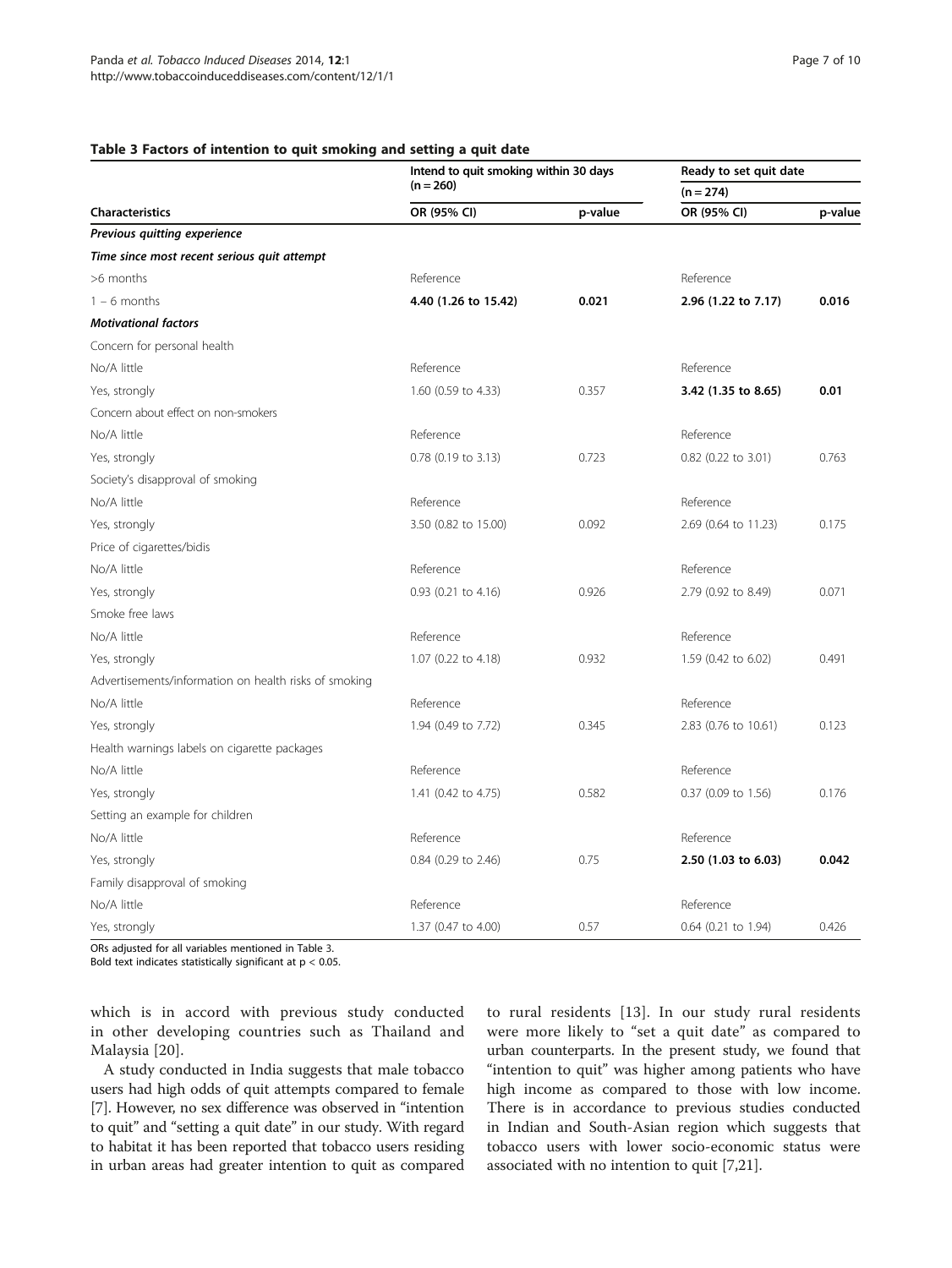Quitting tobacco is a dynamic process involving repeated attempts to quit [\[22\]](#page-8-0). An important finding in this study was the strong association of previous quit attempts with the "intention to quit" and "setting a quit date". Similar findings were observed in other studies across the globe [\[23,24\]](#page-8-0). This is very much in line with the fact that tobacco users require multiple attempts to quit before quitting [\[25](#page-8-0)]. Health care providers should give due consideration to past quitting experience of patient while providing tobacco cessation intervention.

The respondents in the study reported low to moderate nicotine dependence. Studies have shown that the more dependent a person is on nicotine, the more difficulty they have in quitting [[26,27\]](#page-8-0). Findings of our study reported that patients with low to moderate dependence were likely to have an "intention to quit" and were ready to "set a quit date".

Majority of the patients in our study rated their health to be fair and good. Similar observations were made in an Indian study in which majority of smokers perceived that they are in good health [[19](#page-8-0)]. In the present study we observed that self rated health status of patients was not associated with the "intention to quit" and "setting a quit date". This finding is in contrast to the findings of the study done by Yang et.al. (2010) in China which suggests that intention to quit was higher among smokers who felt that smoking had damaged their own health [[28\]](#page-8-0). In our study, majority of patients perceived that they are in good health and thus health status was not a motivating factor for quitting tobacco.

Finally, we also assessed the effect of different motivational factors on the "intention to quit" and "setting a quit date" among smokers. Findings of our study suggests that concern of personal health and setting an example for children is as an important motivator for "setting a quit date". This finding is consistent to the other studies which states that most important reason for quitting smoking was general health concern and setting an example for children [[26](#page-8-0),[29](#page-8-0)]. Our findings reveal that smoke-free laws and health warnings on cigarette packages appeared to be a weaker motivator for quitting among patients in both states. Similar observations were made in a study conducted in India which states that pictorial health warnings on cigarette packages are ineffective in motivating smokers to quit [[30\]](#page-9-0). Several tobacco control measures were introduced in India during last couple of years including a ban on tobacco products advertising, ban on smoking at public places, text and pictorial health warnings on tobacco products [[31](#page-9-0)]. There is a need to evaluate the implementation status and effectiveness of these tobacco control policies and programs to understand their effect on tobacco cessation.

Our study suggests that socio-demographic factors such as education, age, location, tobacco products, and

number of quit attempts are important factors determining "intention to quit" and "setting a quit date". When we examined motivational factors affecting "setting a quit date" which demonstrates action stage in tobacco cessation we found that only concern for personal health, and setting an example for children determine the outcome of "setting a quit date". Other factors such as smoke-free laws, advisements on health risks of smoking and warnings on cigarette packages were not reported as significant factors determining "setting a quit date."

#### Limitations

The present sample was limited to patients visiting health facilities in two states in India. Therefore, these results are not representative of tobacco users in the country as a whole. Another limitation of the current study was the small sample size of respondents who had intention to quit which meant that a more elaborate model exploring the incremental effect of important covariates such as age, along with age at initiation, could not be possible. In addition, because of cross-sectional design of the study, we were only able to explore associations between our measures without addressing possible causal relationships between "intention to quit" and "setting a quit date" and our explanatory variables. The present study relied on self-reported responses and may be subject to recall bias. Nevertheless, this study can provide direction to future research on factors that would influence tobacco cessation interventions in health care settings and help set a baseline for understanding patient behaviour in tobacco cessation in primary health care.

## Conclusions

This study is important as it is one among its kind in India which examined patients' responses to factors influencing "intention to quit" and "setting a quit date". Our findings suggest that socio-economic factors such as age & education and individual-level factors such as nicotine dependence, previous quit attempts and concern for personal health were associated with intention to quit and setting a quit date. Our study highlights the need of targeted cessation interventions amongst the vulnerable population to motivate them to quit tobacco use. Identifying the determinants of quit intentions will provide possibilities for shaping effective programs for increasing quitting among tobacco users in India. There is a paucity of data for understanding factors influencing cessation practises in patients as well as the general population; we recommend the need for well-designed studies to examine the long term effects of the factors of tobacco cessation in both India as well as in other low and middle income settings. This will help in designing appropriate programs for tobacco cessation in such settings.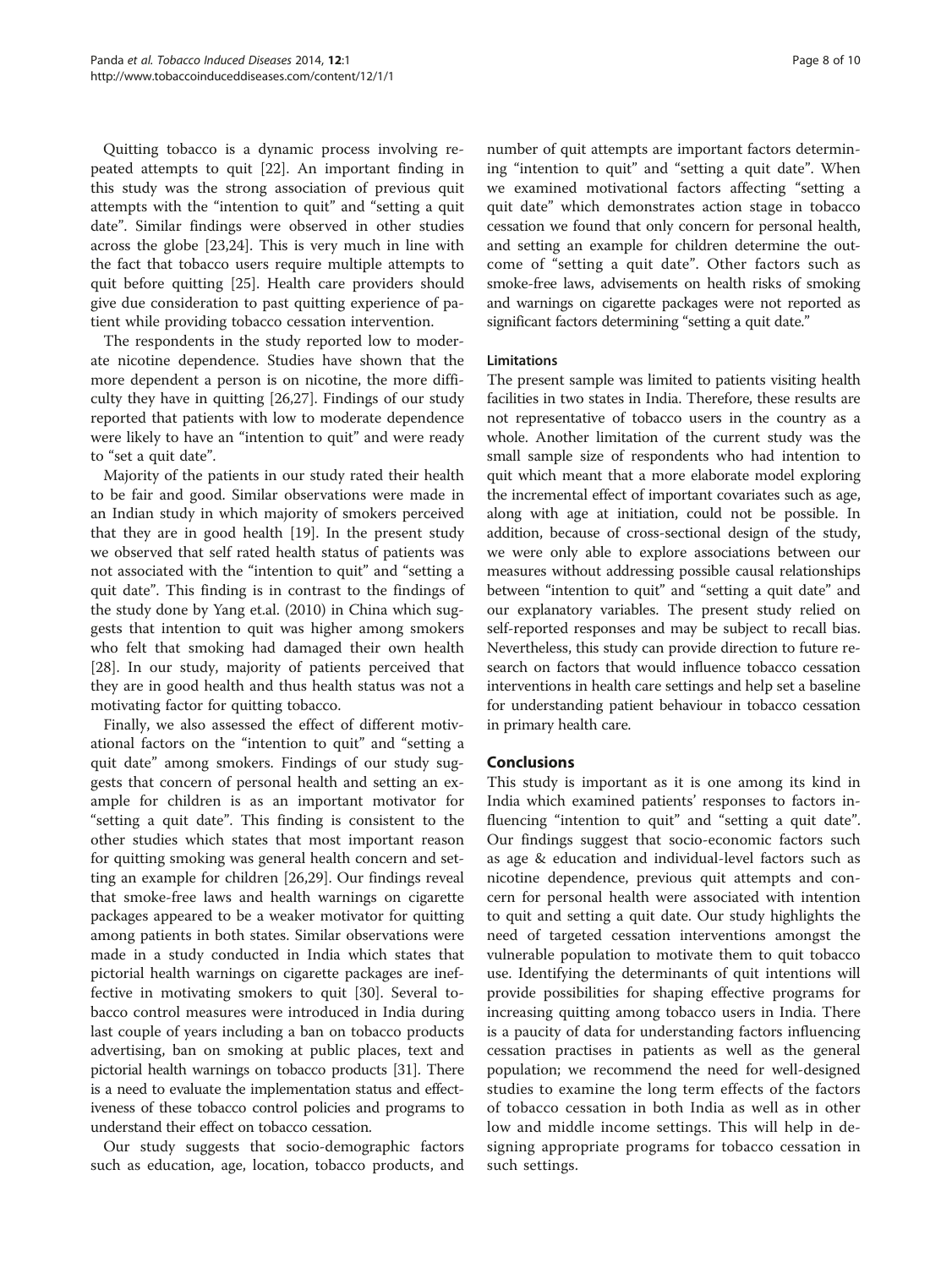#### <span id="page-8-0"></span>**Abbreviations**

FTND: Fagerstrom Test for Nicotine Dependence; OBC: Other Backward Class; SC: Schedule caste; ST: Schedule tribe.

#### Competing interests

The authors declared that they have no competing interests.

#### Authors' contributions

RP, SV and DP conceptualized and planned the overview of the paper. RP was involved in designing and conducting the study as well as the design of the paper. RP wrote the introduction and shaped the discussion piece. SV led the data analysis and wrote the results. DP contributed to the interpretation and writing of the results and discussion. MM and MT reviewed the manuscript and provided inputs relating to technical quality of the paper. All authors read and approved the final manuscript.

#### Authors' information

Sudhir Venkatesan, Divya Persai, Mayur Trivedi and Manu Raj Mathur are co-authors.

#### Acknowledgements

We would like to thank Dr. Jo Leonardi-Bee, Division of Epidemiology and Public Health, University of Nottingham, for her insights on multi-level modelling.

#### Funding

This study was a part of the project supported by Bill and Melinda Gates Foundation.

#### Author details

<sup>1</sup>Public Health Foundation of India, 2nd Floor, PHD House, August kranti Marg, 4/2 Siri Institutional Area, New Delhi 110016, India. <sup>2</sup>Division of Epidemiology and Public Health, University of Nottingham, Room B110 Clinical Sciences Building, Nottingham City Hospital, Hucknall Road, Nottingham NG5 1 PB, UK. <sup>3</sup>Indian Institute of Public Health, Gandhinagar, Sardar Patel Institute Campus, Drive-in Road, Thaltej, Ahmadabad 380054, India.

#### Received: 2 November 2013 Accepted: 15 January 2014 Published: 20 January 2014

#### References

- 1. World Health Organization: WHO Global Report Mortality Attributable to Tobacco. Geneva: World Health Organization; 2012.
- Gajalakshmi CK, Jha P, Ranson K, Nguyen S: Global patterns of smoking and smoking-attributable mortality. In Tobacco control in developing countries. Edited by Jha P, Chaloupka FJ. New York: Oxford University Press for the World Bank and WHO; 2000:12–39.
- 3. Ministry of Health and Family Welfare: Global Adult Tobacco Survey, India 2009-10. 2010. [http://mohfw.nic.in/WriteReadData/l892s/1455618937GATS%](http://mohfw.nic.in/WriteReadData/l892s/1455618937GATS%20India.pdf) [20India.pdf](http://mohfw.nic.in/WriteReadData/l892s/1455618937GATS%20India.pdf).
- 4. Centers for Disease Control and Prevention: Best practices for comprehensive tobacco control programs. Atlanta: U.S. Department of Health and Human Services, Centers for Disease Control and Prevention, National Center for Chronic Disease Prevention and Health Promotion, Office on Smoking and Health; 2007.
- 5. Balmford J, Borland R, Burney S: The influence of having a quit date on prediction of smoking cessation outcome. Health Educ Res 2010, 25(4):698–706. 10.1093/her/cyq013.
- Srivastava S, Malhotra S, Harries AD, Lal P, Arora M: Correlates of tobacco quit attempts and cessation in the adult population of India: secondary analysis of the Global Adult Tobacco Survey, 2009–10. BMC Public Health 2013, 13:263. 10.1186/1471-2458-13-263.
- 7. Yong HH, Borland R, Siahpush M: Quitting-related beliefs, intentions, and motivations of older smokers in four countries: findings from the International Tobacco Control Policy Evaluation Survey. Addict Behav 2005, 30(4):777–788. Retrieved from: [http://www.ncbi.nlm.nih.](http://www.ncbi.nlm.nih.gov/pubmed/15833581) [gov/pubmed/15833581](http://www.ncbi.nlm.nih.gov/pubmed/15833581).
- Bock BC, Becker BM, Partridge R, Niaura R: Are emergency chest pain patients ready to quit smoking? Prev Cardiol 2007, 10(2):76–82. 10.1111/ j.1520-037X.2007.06443.x.
- 9. Bernstein SL, Boudreaux ED, Cabral L, Cydulka RK, Schwegman D, Larkin GL, Rhodes KV: Nicotine dependence, motivation to quit, and diagnosis in emergency department patients who smoke. Addict Behav 2007, 31(2):288–297. 10.1080/14622200802239272.
- 10. Stockings E, Bowman J, McElwaine K, Baker A, Terry M, Clancy R, Wiggers J: Readiness to quit smoking and quit attempts among Australian mental health inpatients. Nicotine Tob Res 2012, 15(5):942–949.
- 11. Surani NS, Gupta PC, Fong TG, Pednekar MS, Quah AC, Travers MB: Intention to quit among Indian tobacco users: Findings from International Tobacco Control Policy evaluation India pilot survey. Indian J Cancer 2012, 49(4):431–437. 10.4103/0019-509X.107752.
- 12. Raute LJ, Sansone G, Pednekar MS, Fong GT, Gupta PC, Ouah AC, Sinha DN: Knowledge of health effects and intentions to quit among smokeless tobacco users in India: Findings from the International Tobacco Control Policy Evaluation (ITC) India Pilot Survey. Asian Pac J Cancer Prev 2011, 12(5):1233–1238.
- 13. Heatherton TF, Kozlowski LT, Frecker RC, Fagerstrom KO: The Fagerstrom Test for nicotine dependence: A revision of the Fagerstrom tolerance questionnaires. Br J Addict 1999, 86:1119–1127.
- 14. Government of India. Ministry of Home Affairs. Office of Registrar General and Census Commissioner: Census of India 2011. <http://censusindia.gov.in/>.
- 15. Biener L, Abrams DB: Contemplation Ladder: validation of a measure of readiness to consider smoking cessation. Health Psychol 1991, 10:360–365. Retrieved from: [http://www.ncbi.nlm.nih.gov/](http://www.ncbi.nlm.nih.gov/pubmed/1935872) [pubmed/1935872](http://www.ncbi.nlm.nih.gov/pubmed/1935872).
- 16. Rani M, Bonu S, Jha P, Nguyen SN, Jamjoum L: Tobacco use in India: prevalence and predictors of smoking and chewing in a national cross sectional household survey. Tob Control 2003, 12:4.
- 17. Ministry of social justice and environment: Government of India. http://socialiustice.nic.in/.
- 18. StataCorp: Stata Statistical Software: Release 12. College Station, TX: StataCorp LP; 2011.
- 19. Sansone GC, Raute LJ, Fong G, Pednekar MS, Quah ACK, Bansal MT, Gupta PC, Sinha DN: Knowledge of health effects and intentions to quit among smokers in India: Findings From the Tobacco Control Policy (TCP) India Pilot Survey. Int J Environ Res Public Health 2012, 9(2):564–578.
- 20. Siahpush M, Borland R, Yong HH, Kin F, Sirirassamee B: Socio-economic variations in tobacco consumption, intention to quit and self-efficacy to quit among male smokers in Thailand and Malaysia: results from the International Tobacco Control-South-East Asia (ITC-SEA) survey. Addiction 2008, 103(3):502–508. 10.1111/j.1360-0443.2007.02113.x.
- 21. Li L, Borland R, Yong HH, Fong GT, Travers BM, Quah A, Fotuhi O: Predictors of smoking cessation among adult smokers in Malaysia and Thailand: Findings from the International Tobacco Control South-East Asia Survey. Nicotine Tob Res 2010, 12:34–44. 10.1093/ntr/ntq030.
- 22. Vidal PM, Cerveira JM, Paccaud F, Waeber G, Vollenweider P, Cornuz J: Prevalence and factors associated with difficulty and intention to quit smoking in Switzerland. BMC Public Health 2011, 11(1):277. 10.118.
- 23. Haddad LG, Petro-Nustas W: Predictors of intention to quit smoking among Jordanian university students. Can J Public Health 2006, 97:9–13.
- 24. Hyland A, Borland R, Li Q, Yong HH, McNeill A, Fong GT, O'Connor RJ, Cummings KM: Individual-level predictors of cessation behaviours among participants in the International Tobacco Control (ITC) Four Country Survey. Tob Control 2006, 15(3):83–94.
- 25. Fiore MC, Jaen CR, Baker TB, et al: Treating tobacco use and dependence: 2008 Update. Rockville (MD): US Department of Health and Human Services. Public Health Service; 2008.
- 26. Hyland A, Li Q, Bauer JE, Giovino GA, Steger C, Cummings KM: Predictors of cessation in a cohort of current and former smokers followed over 13 years. Nicotine Tob Res 2004, 6:363-369.
- 27. Hymowitz N, Cummings K, Hyland A, Lynn W, Pechacek T, Hartwell T: Predictors of smoking cessation in a cohort of adult smokers followed for five years. Tob Control 1997, 6(2):57–62.
- 28. Yang J, Hammond D, Driezen P, Fong GT, Jiang Y: Health knowledge and perception of risks among Chinese smokers and non-smokers: Findings from the Wave 1 ITC China Survey. Tob Control 2010, 19:18–23. 10.1136/ tc.2009.029710.
- 29. Sieminska A, Buczkowski K, Jassem E, Lewandowska K, Ucinska R, Chelminska M: Patterns of motivations and ways of quitting smoking